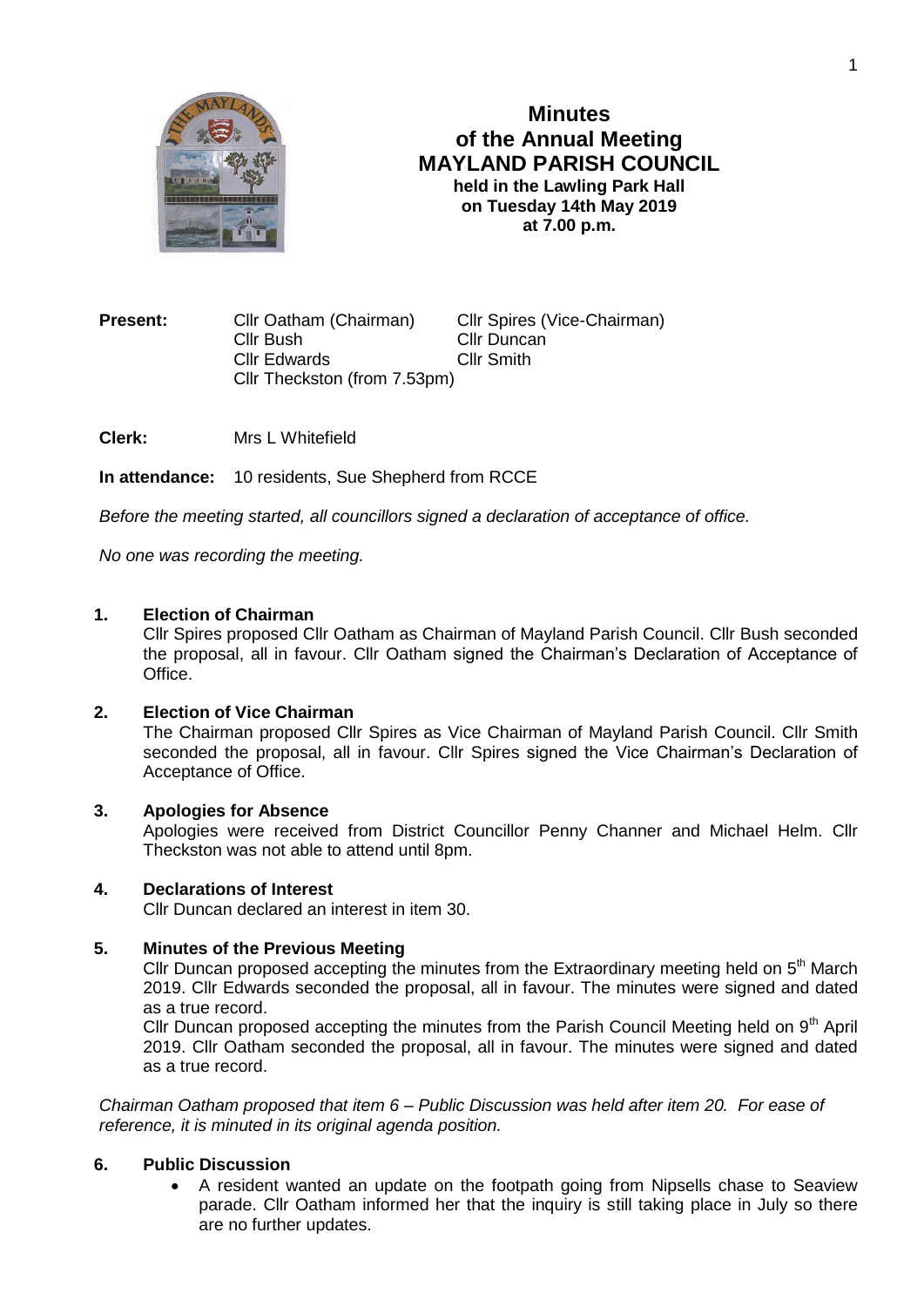- A resident wanted to know where the noticeboard is going to be moved to. Cllr Oatham informed him that it is going to be relocated from St Barnabus church to outside the doctor's surgery in Imperial Avenue.
- A resident asked about the debris left after the ditch was cleared at the top of The Drive. Cllr Spires asked the Clerk to contact the Environmental agency to clear area.
- Flytipping on unmade road at end of Nipsells chase to be reported to Protection Officers. Clerk to report.

## **7. Terms of Reference of Committees**

Lawling Park Committee – no changes required. Neighbourhood Plan Committee – no changes required. Personnel Committee - no changes required.

Vice Chairman Spires pointed out that sub-committees can make executive decisions according to the Terms of Reference.

## **8. Committee Membership**

All committees are to remain the same. All Councillors are requested to be on all committees to avoid them being inquorate.

## **9. Standing Orders**

Revised Standing Orders adopted in April 2019.

## **10. Financial Regulations**

Cllr Oatham proposed that the Financial Regulations be slightly amended to include the payment of monies by BACS transfer. Cllr Spires seconded this proposal. All in favour.

## **11. Appointment of Representatives**

The following appointments of representatives to specific areas of interest were agreed: -

- Emergency Officer **Clines** Clirs Edwards
- Police Liaison Officer None
- School Governor Cllr Spires
- Transport Representative Clir Duncan
- Dengie hundred Group of Parish Councils Cllr Edwards
- Henry Gilder Trust Mrs Jean Hawkes
- Planning Clir Bush
- 
- Coastal Community Team Cllr Oatham
- 
- 
- 
- 
- 
- 
- CCTV CLLRS Oatham, Bush, Smith and Edwards
	-

Cllr Edwards to source a contact with the Police to include on this list.

#### **12. Subscriptions**

List of subscriptions presented to the Council. All in favour of these payments.

#### **13. Insurance**

The renewal notice for the Council's insurance was presented to the Council. Cllr Oatham proposed this be accepted. Cllr Bush seconded this. All in favour.

## **14. Complaints Procedure**

Nothing to amend.

- **15. Freedom of Information and Data Protection** Nothing to amend.
- **16. Record Retention Policy** Nothing to amend.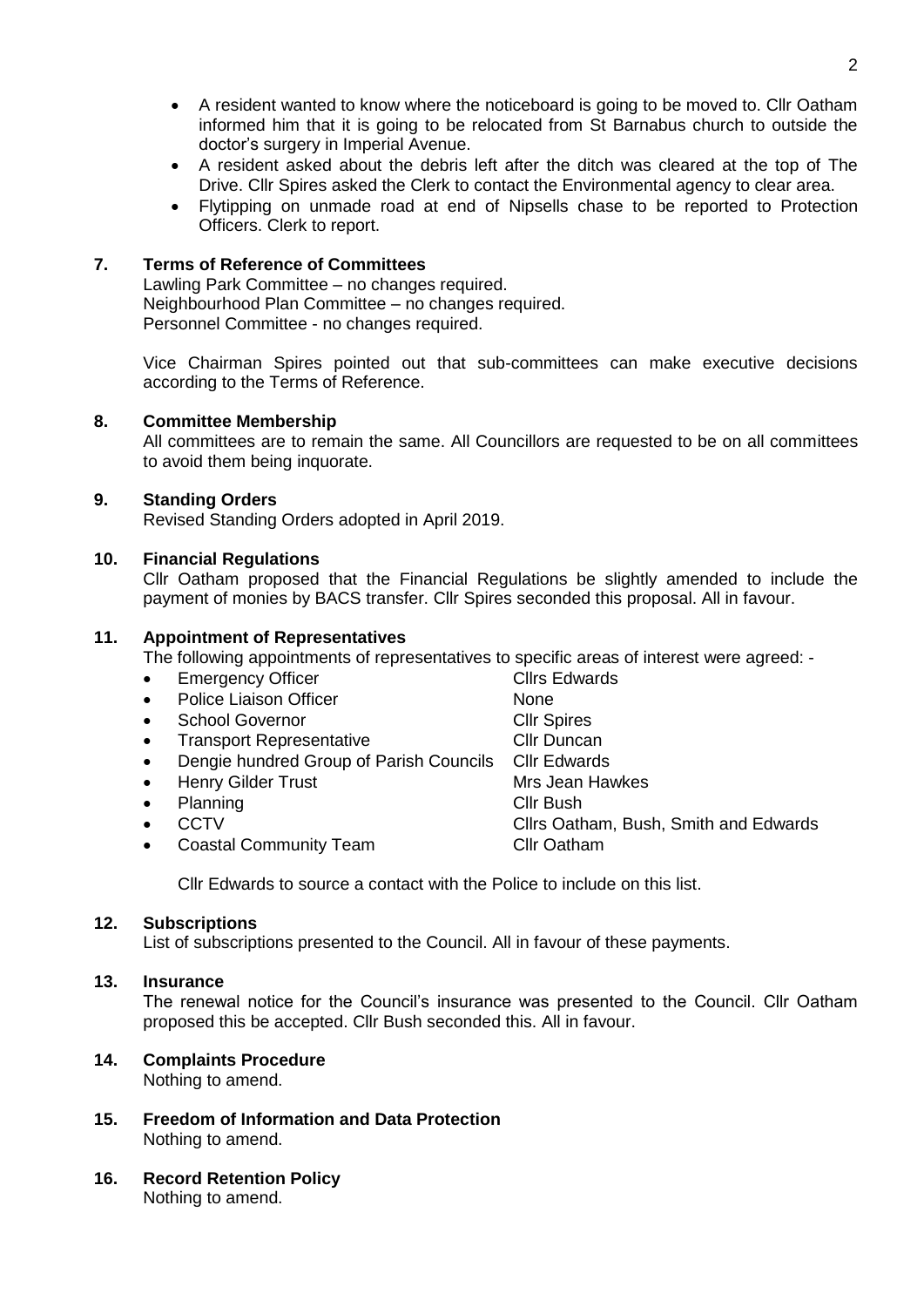## **17. Meeting Dates**

The Chairman proposed agreeing the draft list of meeting dates for 2019-20. Cllr Bush seconded the proposal, all in favour.

## **18. Finance and Risk Assessment**

- Chairman Oatham proposed accepting the updated Financial and General Risk Assessment presented to the Council. Cllr Bush seconded this proposal. All in favour.
- Chairman Oatham proposed accepting the updated Asset Register of the Mayland Parish Council. Cllr Edwards seconded this. All in favour.
- Internal Audit The internal auditor's report and its recommendations were noted. The recommendations involve:
	- o When a pro-forma invoice is received, ensure you receive the full invoice once the work is done as VAT can only be claimed once this is received.
	- $\circ$  When Grants are received ahead of work these should be recorded in an Earmarked fund to ensure the expenditure is recorded against this.
	- o Check Petty Cash Reconciliation at each meeting as with Bank Accounts
	- $\circ$  Ensure the amount in the petty cash tin is verified by a Councillor at 31<sup>st</sup> March each year.

## **19. Annual Governance Statement**

The annual governance statement was read aloud from the Annual Return. Cllr Oatham proposed accepting the statement. Cllr Spires seconded the proposal. All in favour. Section 1 of the Annual Return was duly signed by both the Chairman and the Clerk (RFO).

#### **20. Accounting Statements**

The accounting statements were read aloud from the Annual Return. Cllr Oatham proposed accepting the statements. Cllr Spires seconded the proposal. All in favour. Section 2 of the Annual Return was duly signed by both Chairman and the Clerk (RFO). Clerk to submit the Annual Return to the external auditor.

*Item 29 – Henry Samuel Hall - was discussed after the Public Discussion, at this point of the meeting. For ease of reference, it is minuted in its original position.*

#### **21. Councillor Vacancy**

It was resolved to place a notice of vacancy in the Mayland Mayl to co-opt two councillors following the recent election. Any applications will be discussed at the Parish Council Meeting in July.

## **22. Planning**

The following applications were considered and comment to the Planning Authority agreed: -

#### **19/00405/FUL PP -07762175**

Demolish existing bungalow and construct replacement bungalow Casimir 134 Imperial Avenue, Mayland, Essex CM3 6EH

There were no objections to this proposal.

#### **19/00402/FUL PP -07756161**

Section 73A Retrospective application for the change of use of the stables and barn buildings to a dwelling house. Change of use of land as domestic garden. Alterations to boundary treatments and the access.

Oakridge Old Heath Road, Mayland, Essex

6 Objected, 1 abstained, therefore the recommendation to MDC is the refusal of planning permission. The following reasons are given:-

- Retrospective application
- Possibly convert to house at later date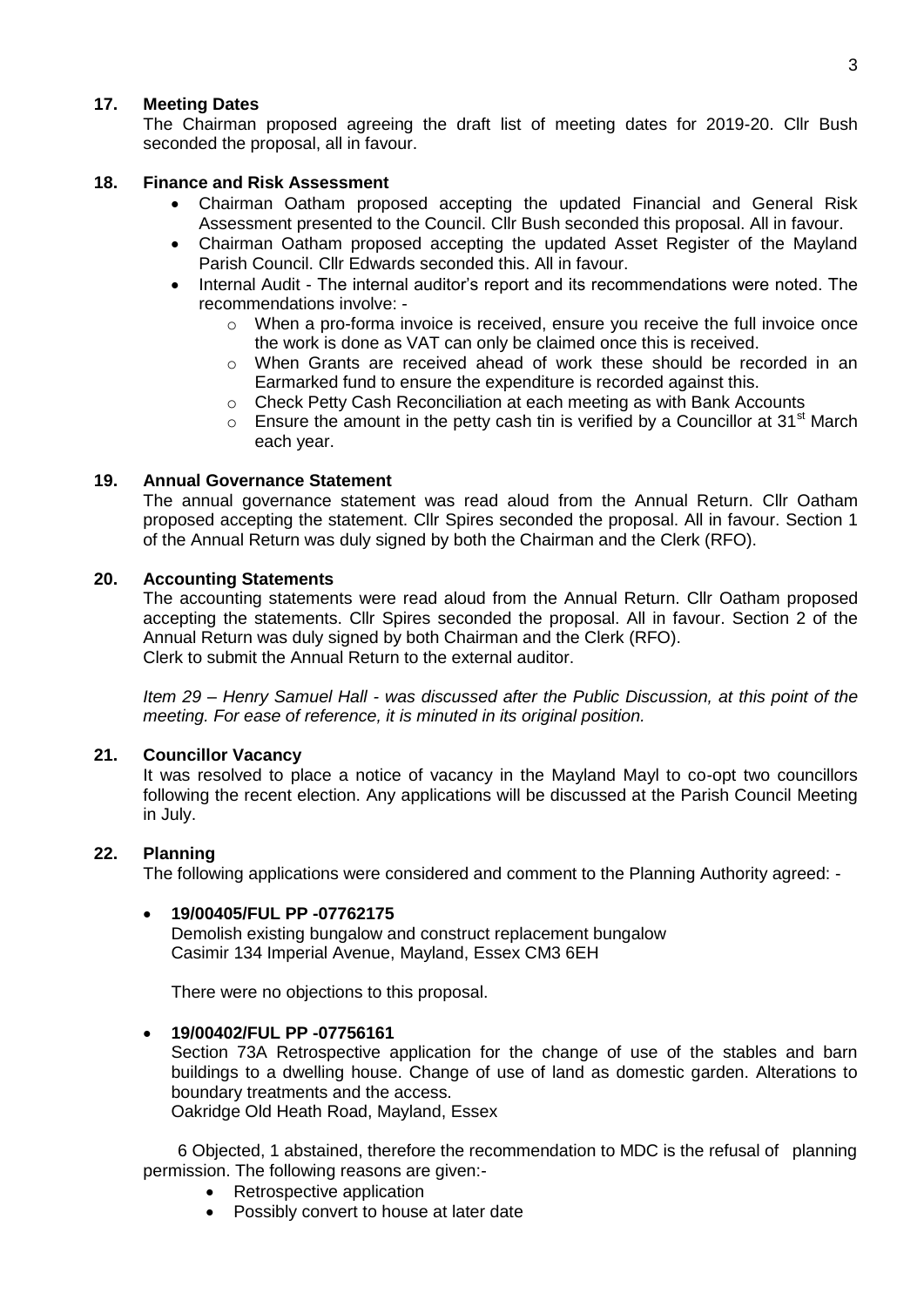## **FUL/MAL/19/00224 PP -07601210**

Erection of 2 No. bungalows, attached garages and erection of workshop Land Rear of 32 Steeple Road, Mayland, Essex

All objected to this proposal, therefore the recommendation to MDC is the refusal of this proposal. The following reasons are given:

- o This is backlands development
- o The site is outside the settlement area
- $\circ$  The site would be an intrusion on neighbouring properties
- o There is a long history of refusal for similar development on this site

## **DECISIONS**

#### **HOUSE/MAL/19/00095**

Proposed porch, side extension to accommodate integral annex, loft conversion including the addition of dormer windows to create a chalet dwelling, decking to the rear and a replacement garage.

Rivendell 54 North Drive, Mayland, Essex **APPROVE**

## **FUL/MAL/19/00162**

Variation of condition 2 on approved planning application FUL/MAL/16/01362 Demolition of existing dwelling house and erection of 3 new dwellings with garages **APPROVE**

## **FUL/MAL/19/00232**

Erection of 2 bed bungalow and formation of new access onto Hillcrest 4 Hillcrest, Mayland **REFUSE**

#### **HOUSE/MAL/19/00263**

Construction of rear and side extension 1, Blenheim Gardens, Mayland **APPROVE**

#### **23. Finance**

Councillors received a list of all payments and receipt. The approved payments and receipts are listed below: -

## **PAYMENTS**

| Date         | Payee                             | Service/supply                             |         |
|--------------|-----------------------------------|--------------------------------------------|---------|
| 10-Apr-19    | <b>Clearwater Technology</b>      | <b>Contract Maintenance for April 2019</b> | 175.00  |
| 14-May-19    | National-one-call-co-uk           | Surveys for Bus Shelter                    | 336.92  |
| 14-May-19    | <b>Inks Direct</b>                | 4 x Black Toners, ink replacement          | 38.65   |
| 14-May-19    | <b>SLCC</b>                       | Training Day 13/6/19                       | 25.00   |
| 14-May-19    | A&J Lighting solutions            | LED lantern Steeple Road, shield in Park   | 429.00  |
| 14-May-19    | PPL/PRS                           | Music Licence for Lawling Hall             | 174.74  |
| 14-May-19    | A.G. Engineering                  | Skate Park repairs as per order 1174       | 1608.12 |
| 14-May-19    | Printerpix                        | 2 x Canvas for office                      | 17.98   |
| 14-May-19    | <b>Enhanced Security Solution</b> | Pro-forma for CCTV additions               | 720.40  |
| $14$ -May-19 | L Whitefield                      | Petty Cash top up to £150                  | 72.18   |
| 14-May-19    | Voipfone                          | Renewal Fee                                | 2.00    |
| 14-May-19    | Voipfone                          | Auto top up                                | 8.33    |
| 14-May-19    | <b>Mike Barter</b>                | New noticeboard outside Lawling Hall       | 80.00   |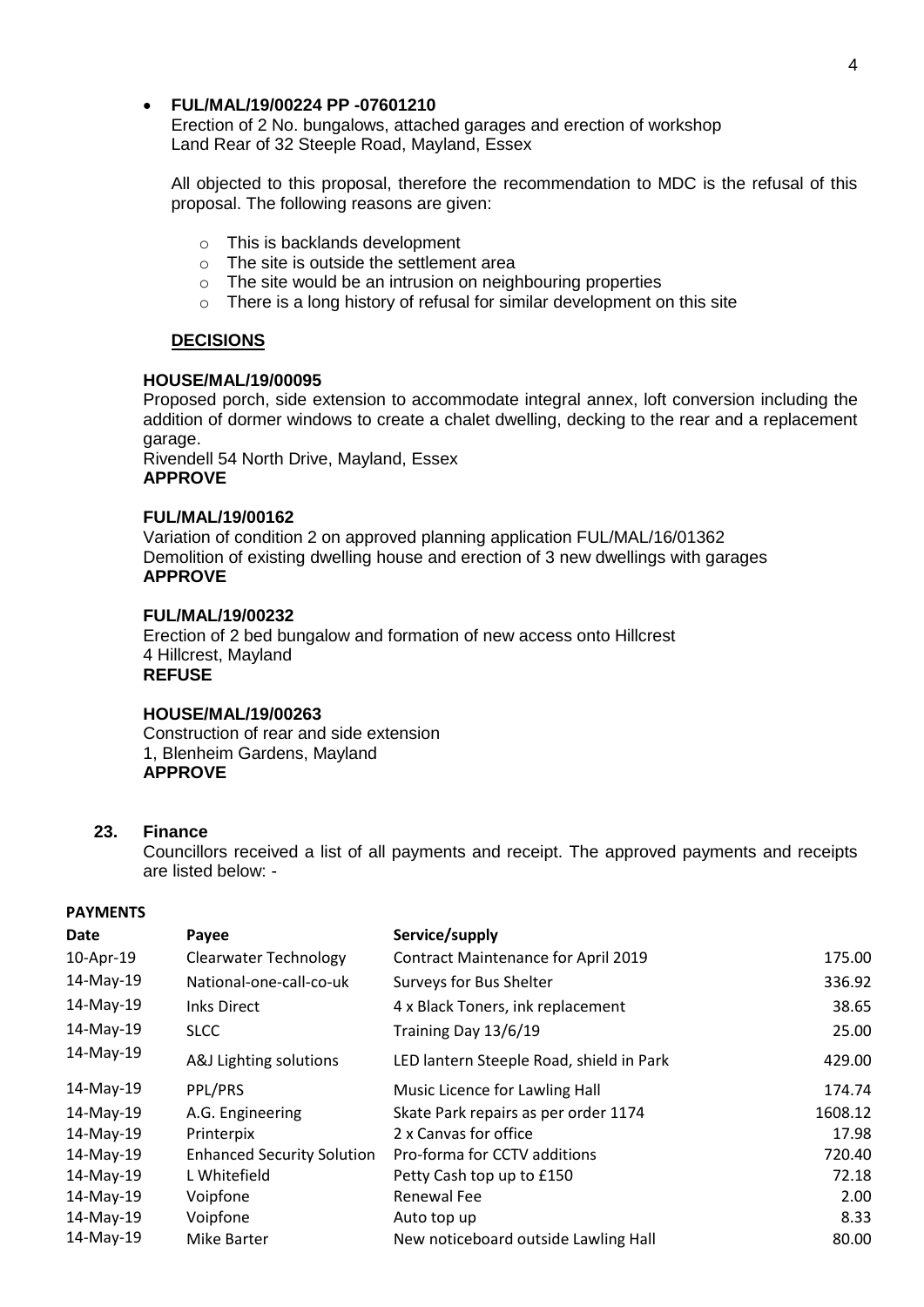| 14-May-19         | <b>ASAP Office services</b>    | Internal Audit 4/5/19                          | 140.00    |
|-------------------|--------------------------------|------------------------------------------------|-----------|
| 14-May-19         | MSJ Garwood                    | <b>Grounds Maintenance April</b>               | 2001.72   |
| 14-May-19         | MSJ Garwood                    | Overmarking football pitches 19/4/19           | 108.25    |
| 14-May-19         | <b>Phyllis Hines</b>           | Deposit Refund 13/4/19                         | 50.00     |
| 14-May-19         | Justin Illingworth             | Deposit Refund 28/4/19                         | 50.00     |
| 14-May-19         | Maria Kennedy                  | Deposit Refund 11/5/19                         | 50.00     |
| 14-May-19         | <b>NEST</b>                    | <b>Staff Pension</b>                           | 140.31    |
| 14-May-19         | <b>MPC Staff</b>               | <b>Staff Wages</b>                             | 2088.92   |
| 14-May-19         | <b>Maldon District Council</b> | <b>Community Protection Team April</b>         | 191.22    |
| 14-May-19         | Zurich Insurance renewal       | Renewal Fee 08/6/19-7/6/20                     | 2441.74   |
|                   |                                |                                                | 11,820.48 |
| <b>RECEIPTS</b>   |                                |                                                |           |
| 23-Apr-19         | Maria Kennedy                  | Hall Hire & Deposit 11/5/19                    | 86.00     |
| 26-Apr-19         | <b>HMRC</b>                    | <b>VAT Refund</b>                              | 1009.15   |
| 26-Apr-19         | D Down                         | Hall Hire 2/4-26/4                             | 48.00     |
| 26-Apr-19         | J. Illingworth                 | Hall Hire & Deposit 28/4/19                    | 110.00    |
| 27-Apr-19         | K Want                         | Hall Hire& Deposit 19/4/19                     | 92.00     |
| 29-Apr-19         | S Elves                        | Inside Out Hall Hire                           | 135.00    |
|                   |                                |                                                | 1,480.15  |
| <b>PETTY CASH</b> |                                |                                                |           |
| 02-Apr-19         | Wickes                         | Cement/Foam                                    | 15.99     |
| 15-Apr-19         | Asda                           | Refreshments for Annual Assembly               | 9.28      |
| 23-Apr-19         | All seasons                    | Kettle to replace broken one                   | 10.00     |
| 24-Apr-19         | Lidl                           | <b>Black Sacks</b>                             | 1.59      |
| 23-Apr-19         | Post Office                    | Stamps 1 <sup>st</sup> , 2 <sup>nd</sup> class | 12.06     |
| 25-Apr-19         | <b>Mayland Service Station</b> | Fuel for mower                                 | 13.34     |
| 03-May-19         | Post Office                    | Postage                                        | 1.97      |
| 03-May-19         | Wickes                         | Spray can                                      | 6.95      |
| 03-May-19         | Wickes                         | Timer for office                               | 1.00      |
|                   |                                |                                                | 72.18     |

- Cllr Oatham proposed accepting these accounts apart from payment to Alan Pelling. Cllr Bush seconded this proposal. All in favour. Cllr Edwards to make a list of questions relating to the Structural survey Mr Pelling carried out at the Henry Samuel Hall.
- Cllr Bush verified and signed the bank statements.
- Cllr Oatham proposed an increase on the budget for CCTV to £2,000 to increase the size of the hard drive. To contact Enhanced Security Solutions to obtain a revised quote.
- Cllr Oatham proposed that an A3 printer be purchased for £274.00 +  $£7$  delivery. This is a slightly higher specification to the one proposed at a previous meeting. Cllr Edwards seconded this proposal.

*Item 29 – Henry Samuel Hall – was discussed at this point. For ease of reference, it is minuted in its original agenda position.*

## **24. Clerks Report**

Each Councillor has received an update on matters from the previous meeting.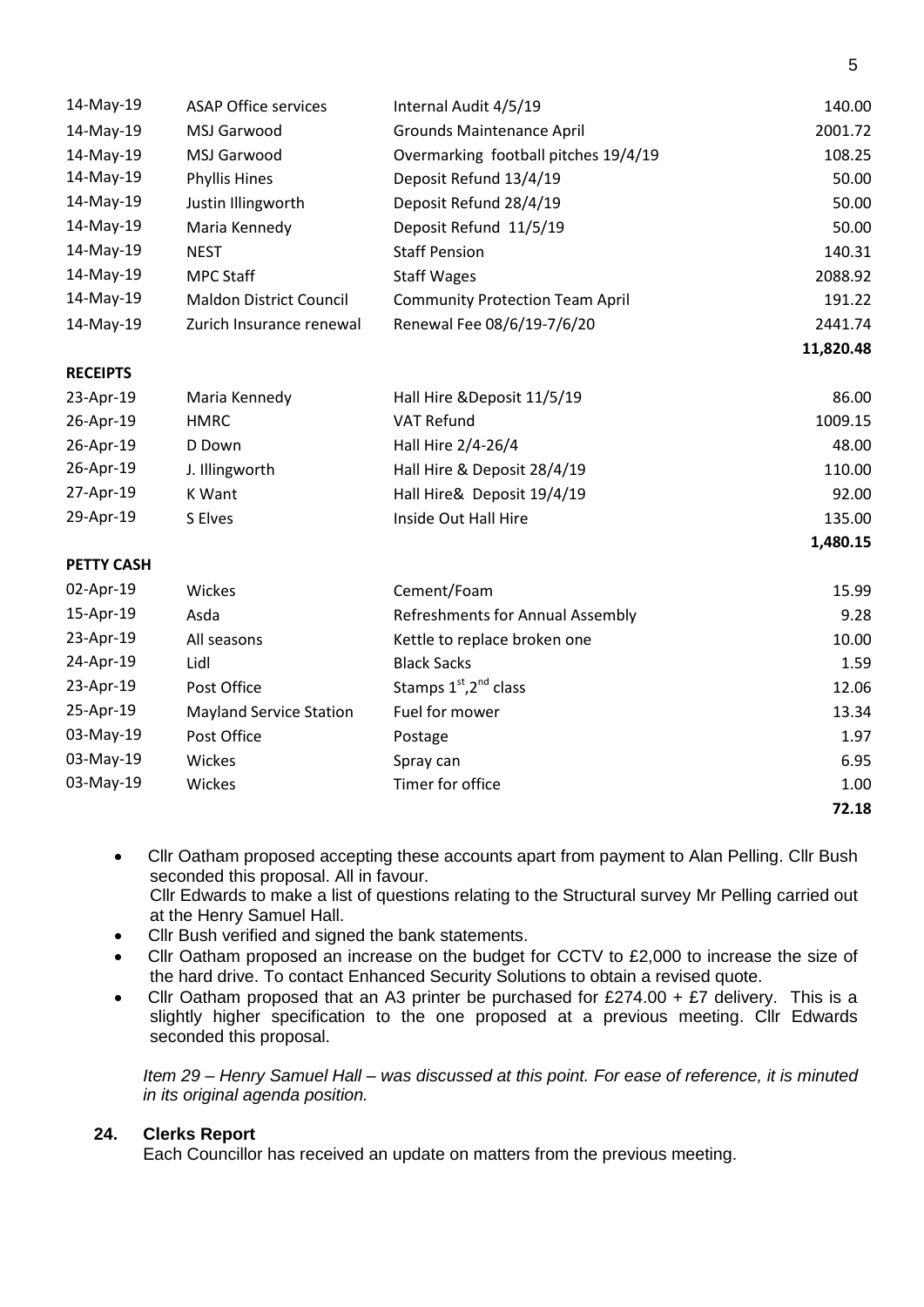## **25. Lawling Park Committee**

- Outside gymnasium quotes discussed. A decision to be made at the next Lawling Park meeting.
- Grass cutting contract Clerk to get quotes for additional cuts to Bakersfield Playing field and discuss at next Lawling Park meeting.
- Line marking quotation discussed to replace lines in Lawling Park car park. To be discussed further.

# **26. Neighbourhood Plan Committee**

Cllr Spires reported good progress on assessment of sites.

### **27. Footpaths**

- Cllr Theckston to forward emails to clerk re discussions involving footpath in Seaview Parade.
- Clerk to chase reported breach of planning behind Hardy's bar.
- Gladwell Walk needs to be cut back. Clerk to advise groundsmen.
- St Peters way very overgrown. Clerk to report to ECC.
- Signage not good in some areas. Clerk to report to ECC.

#### **28. CCTV**

None

## **29. Henry Samuel Hall**

Sue Shepherd explained how the Henry Samuel Hall was run presently as an independent charity with trustees. These trustees were not able to continue and so she presented three options:

- 1. Continue as it is but get more trustees to carry out the needed renovations
- 2. Mayland Parish Council becomes the sole trustee for the charity. This would be completely separate from the Council, with separate accounts, meetings and insurance. This could work by having a working committee to take care of these things and raise money for renovations.
- 3. The charity winds up and the Henry Samuel Hall is sold with proceeds being distributed to other charities.
- Cllr Edwards has obtained two quotations from builders to carry out renovation in the hall. Total cost of £145,000 although work doesn't have to be done altogether.

*Cllr Theckston arrived at the meeting at 7.53pm*

- Karen the fundraising advisor, said many people are interested in keeping the hall and would help to raise funds to carry out renovations.
- Sue Shepherd said she can help set it up so it wasn't a burden to the Parish Council and others would run it by forming a committee.
- Don Abernethy suggested a Public works loan be considered which could be taken over a long period of time with low interest rates.
- Rita Abernethy suggested there was a lot of support for this hall, even from other villages due to the unique history of the hall.
- Cllr Spires reminded the council that the Lawling Hall was gifted from the scouts and now it is a focal point in the community.

Cllr Oatham proposed that the Mayland Parish Council take over the Henry Samuel Hall as sole trustee on the assurance that a committee is formed to run it. Cllr Spires seconded this proposal. All in favour. Clerk to look into Public Works loan.

#### **30. Noticeboards**

Cllr Oatham proposed that a quotation to move the noticeboard from outside St Lukes church to outside the doctors surgery in Imperial Avenue, be accepted at a cost of £340. Also